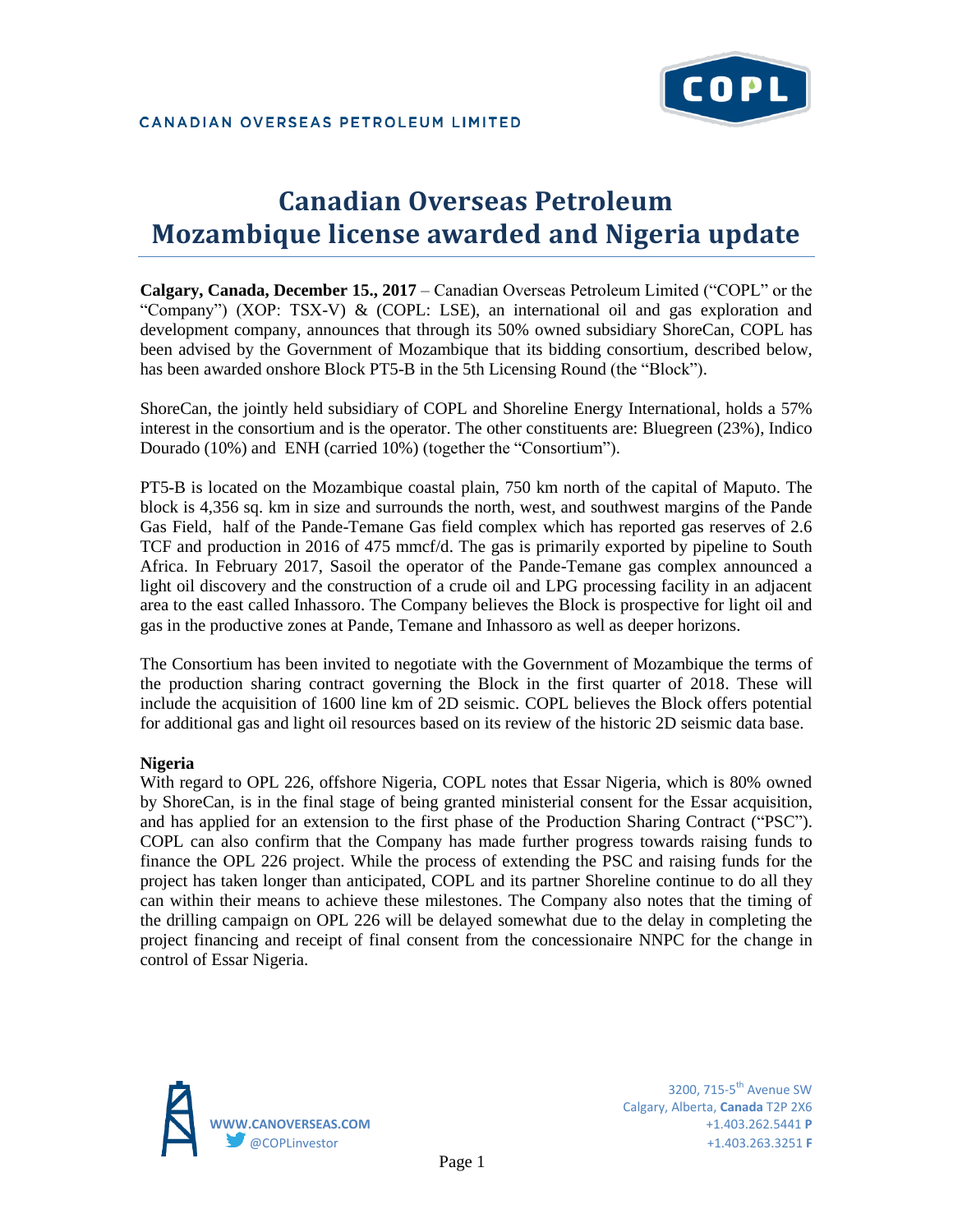### **Arthur Millholland, President and CEO, commented:**

"The development in Mozambique through our ShoreCan partnership is an exciting new opportunity for COPL. While exploratory, the on-shore block is situated in a hydrocarbon-rich area, located close to two large producing gas fields and an oil field. COPL will update further in due course once the terms of the production sharing contract are agreed.

In Nigeria, Essar is in the final stage of being granted an extension to the related PSC. Given the indigenous participation in the project there is considerable domestic support and COPL continues to do everything it can as a partner to finalise the extension and project financing."

## About the Company:

The Company is an international oil and gas exploration and development company focused in offshore West Africa. The Company is actively pursuing opportunities in Nigeria in partnership with Shoreline Energy International Limited ("Shoreline") as part of its strategy to generate stable cash flow from secure offshore assets. The Company and Shoreline, through their jointly held affiliated company Shoreline Canadian Overseas Petroleum Development Corporation ("ShoreCan"), have acquired 80% of the share capital, and have taken over the management, of Essar Exploration and Production Limited (Nigeria) ("Essar Nigeria"). Essar Nigeria holds an attractive oil appraisal and development project in shallow to mid-water offshore Nigeria on its 100% holding in OPL 226. Drilling of the first appraisal well is planned to commence in early 2018. ShoreCan is currently waiting for final approval from the Government of Nigeria for the acquisition.

ShoreCan is building a portfolio of exploration and development assets in sub-Saharan Africa. To date, ShoreCan has taken a position in Nigeria. It continues to evaluate a variety of additional assets in Nigeria, and Mozambique.

The Common Shares are listed under the symbol "XOP" on the TSXV and under the symbol "COPL" on the London Stock Exchange.

## **For further information, please contact:**

**Mr. Arthur Millholland, President & CEO** Canadian Overseas Petroleum Limited Tel:  $+ 1 (403) 262 5441$ 

**Cathy Hume** CHF Investor Relations Tel: +1 (416) 868 1079 ext. 231 Email: cathy@chfir.com

## **Harriet Jackson/Charles Goodwin**

Yellow Jersey PR Limited Tel: +44 (0) 75 4427 5882 Email: copl@yellowjerseypr.com



Calgary, Alberta, **Canada** T2P 2X6 **WWW.CANOVERSEAS.COM** +1.403.262.5441 **P** @COPLinvestor +1.403.263.3251 **F**